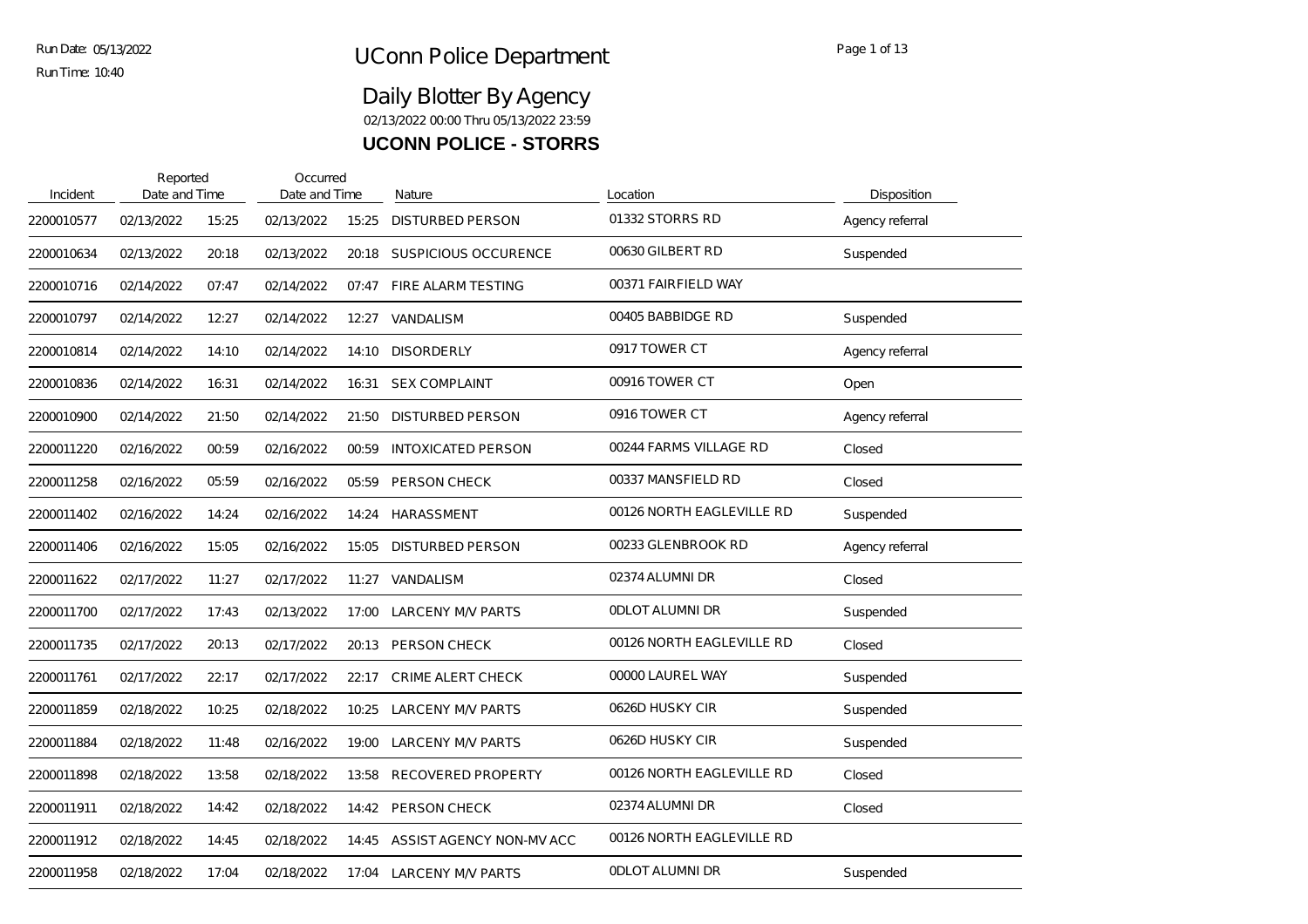| Incident   | Reported<br>Date and Time |       | Occurred<br>Date and Time |       | Nature                      | Location                       | Disposition     |
|------------|---------------------------|-------|---------------------------|-------|-----------------------------|--------------------------------|-----------------|
| 2200011961 | 02/18/2022                | 17:16 | 02/18/2022                | 17:16 | <b>LARCENY M/V PARTS</b>    | <b>ODLOT ALUMNI DR</b>         | Suspended       |
| 2200011989 | 02/18/2022                | 19:31 | 02/18/2022                | 19:31 | PERSON CHECK                | 01288 STORRS RD                | Suspended       |
| 2200012030 | 02/18/2022                | 23:24 | 02/18/2022                | 23:24 | <b>LARCENY M/V PARTS</b>    | <b>ODLOT ALUMNI DR</b>         | Closed          |
| 2200012043 | 02/19/2022                | 00:08 | 02/19/2022                | 00:08 | <b>DISORDERLY</b>           | 00630 GILBERT RD               | Agency referral |
| 2200012049 | 02/19/2022                | 01:18 | 02/19/2022                | 01:18 | <b>DISTURBED PERSON</b>     | 00630 GILBERT RD               | Closed          |
| 2200012050 | 02/19/2022                | 01:40 | 02/19/2022                | 01:40 | <b>DISTURBED PERSON</b>     | 02372 ALUMNI DR                | Agency referral |
| 2200012092 | 02/19/2022                | 09:23 | 02/19/2022                | 09:23 | LARCENY M/V PARTS           | 0626D HUSKY CIR                | Closed          |
| 2200012106 | 02/19/2022                | 11:36 | 02/19/2022                | 11:36 | <b>LARCENY M/V PARTS</b>    | <b>OTLOT TOWERS LOOP RD RD</b> | Closed          |
| 2200012162 | 02/19/2022                | 15:39 | 02/19/2022                | 15:39 | PERSON CHECK                | 00126 NORTH EAGLEVILLE RD      | Agency referral |
| 2200012197 | 02/19/2022                | 18:30 | 02/19/2022                | 18:30 | LARCENY M/V PARTS           | <b>ODLOT ALUMNI DR</b>         | Suspended       |
| 2200012239 | 02/19/2022                | 22:57 | 02/19/2022                |       | 22:57 ASSAULT               | 00019 HUSKY CIR                | Open            |
| 2200012287 | 02/20/2022                | 07:55 | 02/20/2022                | 07:55 | <b>LARCENY M/V PARTS</b>    | <b>ODLOT ALUMNI DR</b>         | Merged          |
| 2200012392 | 02/20/2022                | 16:17 | 02/20/2022                | 16:17 | <b>INJURY TO OFFICER</b>    | 00126 NORTH EAGLEVILLE RD      | Suspended       |
| 2200012416 | 02/20/2022                | 19:11 | 02/20/2022                | 19:11 | PERSON CHECK                | 01346 STORRS RD                | Closed          |
| 2200012434 | 02/20/2022                | 20:56 | 02/20/2022                | 20:56 | HARASSMENT                  | 00019 HUSKY CIR                | Suspended       |
| 2200012570 | 02/21/2022                | 13:30 | 02/21/2022                | 13:30 | <b>SUSPICIOUS OCCURENCE</b> | 00352 MANSFIELD RD             | Closed          |
| 2200012634 | 02/21/2022                | 19:44 | 02/21/2022                | 19:44 | <b>DISORDERLY</b>           | 2011 HILLSIDE RD               | Agency referral |
| 2200012669 | 02/21/2022                | 22:58 | 02/21/2022                | 22:58 | PARKING VIOLATION           | 02060 HILLSIDE RD              | Closed          |
| 2200012693 | 02/22/2022                | 00:51 | 02/22/2022                | 00:51 | PERSON CHECK                | 00916 TOWER CT                 | Agency referral |
| 2200012774 | 02/22/2022                | 09:16 | 02/22/2022                | 09:16 | VANDALISM                   | 00876 COVENTRY RD              | Suspended       |
| 2200012851 | 02/22/2022                | 15:05 | 02/22/2022                |       | 15:05 VANDALISM             | 00027 MANTER RD                | Closed          |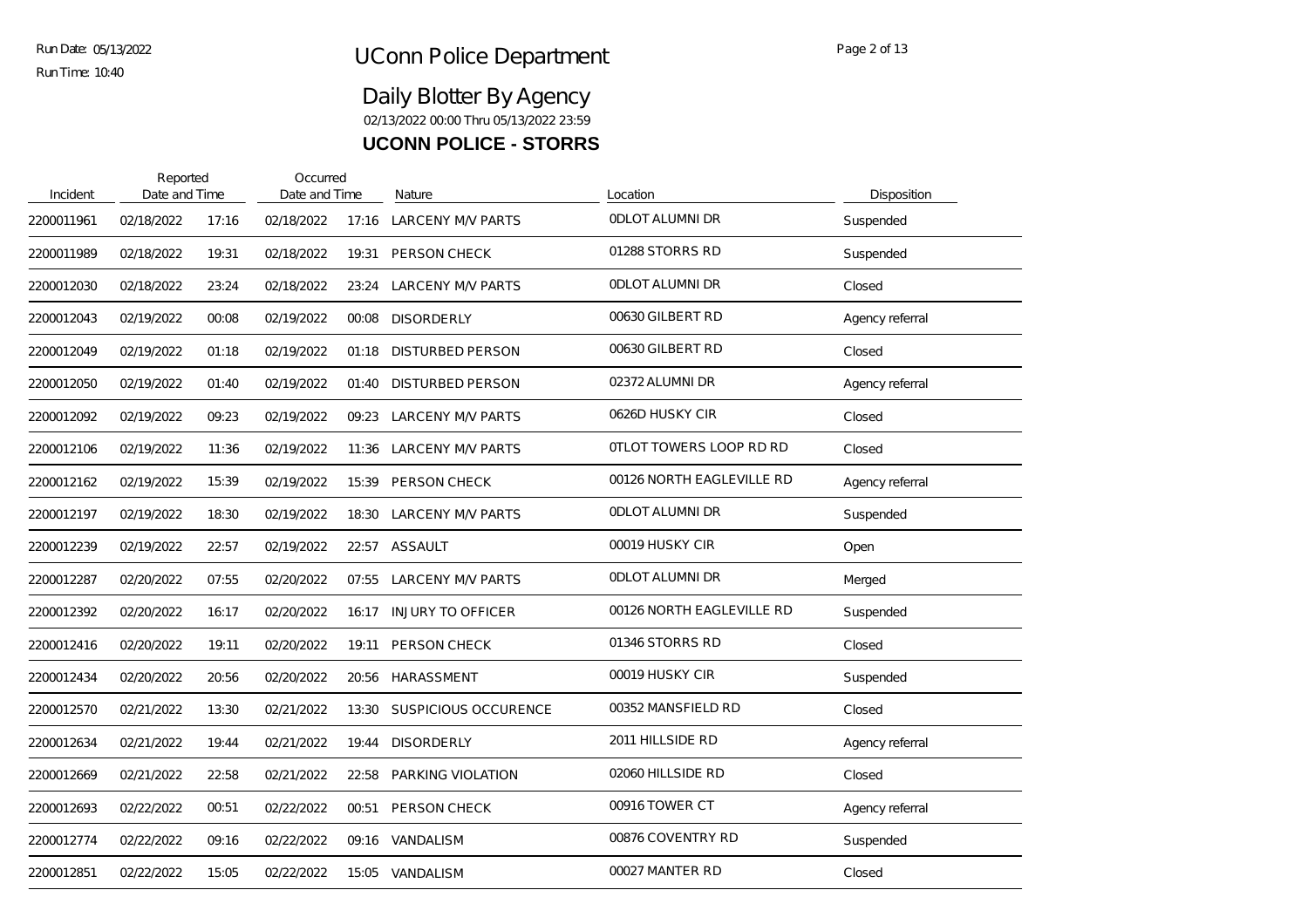| Incident   | Reported<br>Date and Time |       | Occurred<br>Date and Time |       | Nature                         | Location                  | <b>Disposition</b> |
|------------|---------------------------|-------|---------------------------|-------|--------------------------------|---------------------------|--------------------|
| 2200013058 | 02/23/2022                | 09:24 | 02/23/2022                | 09:24 | PERSON CHECK                   | 02095 HILLSIDE RD         | Closed             |
| 2200013124 | 02/23/2022                | 14:18 | 02/23/2022                | 14:18 | <b>SUSPICIOUS OCCURENCE</b>    | 02060 HILLSIDE RD         |                    |
| 2200013131 | 02/23/2022                | 15:05 | 02/23/2022                | 15:05 | ASSIST AGENCY NON-MV ACC       | 03384 TOWERS LOOP RD      | Closed             |
| 2200013139 | 02/23/2022                | 15:48 | 02/22/2022                | 00:00 | VANDALISM                      | 02372 ALUMNI DR           | Suspended          |
| 2200013159 | 02/23/2022                | 16:54 | 02/23/2022                | 16:54 | <b>DETECTIVE INFORMATIONAL</b> | 00126 NORTH EAGLEVILLE RD | Closed             |
| 2200013160 | 02/23/2022                | 16:55 | 02/23/2022                | 16:55 | <b>DISORDERLY</b>              | 00126 NORTH EAGLEVILLE RD | Closed             |
| 2200013220 | 02/23/2022                | 22:36 | 02/23/2022                | 22:36 | <b>SUSPICIOUS OCCURENCE</b>    | 0431A WHITNEY RD          | Closed             |
| 2200013234 | 02/23/2022                | 23:39 | 02/23/2022                | 23:39 | <b>DISORDERLY</b>              | 02011 HILLSIDE RD         | Suspended          |
| 2200013354 | 02/24/2022                | 11:56 | 02/24/2022                | 11:56 | PERSON CHECK                   | 00233 GLENBROOK RD        | Closed             |
| 2200013366 | 02/24/2022                | 12:44 | 02/24/2022                | 12:44 | PERSON CHECK                   | 103 NORTH EAGLEVILLE RD   | Closed             |
| 2200013396 | 02/24/2022                | 15:41 | 02/23/2022                | 15:00 | LARCENY                        | 00025 LEDOYT RD           | Suspended          |
| 2200013469 | 02/24/2022                | 21:25 | 02/24/2022                | 21:25 | <b>DISTURBED PERSON</b>        | 00215 GLENBROOK RD        | Agency referral    |
| 2200013521 | 02/25/2022                | 02:31 | 02/25/2022                | 02:31 | <b>DISORDERLY</b>              | 03384 TOWERS LOOP RD      | Closed             |
| 2200013529 | 02/25/2022                | 04:54 | 02/25/2022                | 04:54 | PERSON CHECK                   | 0625B GILBERT RD          | Agency referral    |
| 2200013696 | 02/25/2022                | 22:26 | 02/20/2022                | 22:26 | <b>INJURY TO OFFICER</b>       | 00126 NORTH EAGLEVILLE RD | Closed             |
| 2200013703 | 02/25/2022                | 22:51 | 02/25/2022                | 22:51 | <b>SUSPICIOUS OCCURENCE</b>    | 00110 NORTH EAGLEVILLE RD | Closed             |
| 2200014058 | 02/27/2022                | 16:18 | 02/27/2022                | 16:18 | <b>DISTURBED PERSON</b>        | 1346 STORRS RD            | Agency referral    |
| 2200014112 | 02/27/2022                | 22:24 | 02/27/2022                | 22:24 | <b>LARCENY M/V PARTS</b>       | 0TLOT TOWERS LOOP RD RD   | Suspended          |
| 2200014124 | 02/28/2022                | 17:59 | 02/27/2022                | 02:30 | ASSAULT                        | 0917 TOWER CT             | Cleared by Arrest  |
| 2200014188 | 02/28/2022                | 09:13 | 02/28/2022                | 09:13 | VANDALISM                      | 02374 ALUMNI DR           | Suspended          |
| 2200014213 | 02/28/2022                | 10:14 | 02/28/2022                | 10:14 | MV ACC NO INJURY               | 00507 JIM CALHOUN WAY     | Closed             |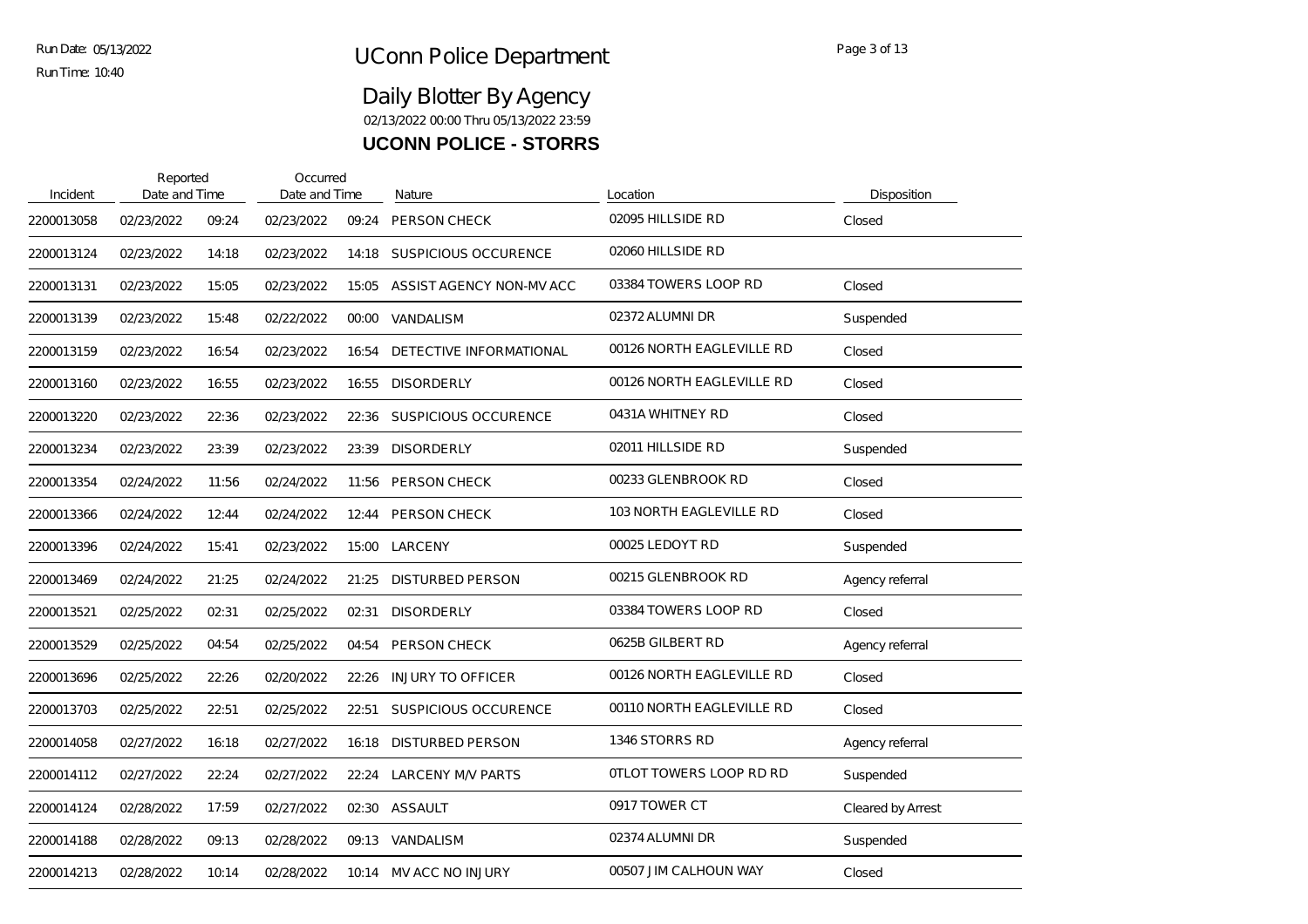# UConn Police Department Run Date: No Page 4 of 13

Run Time: 10:40

| Incident   | Reported<br>Date and Time |       | Occurred<br>Date and Time |       | Nature                     | Location                  | Disposition       |
|------------|---------------------------|-------|---------------------------|-------|----------------------------|---------------------------|-------------------|
| 2200014225 | 02/28/2022                | 10:57 | 02/28/2022                | 10:57 | SOCIAL SENTINEL ALERT      | 00126 NORTH EAGLEVILLE RD | Closed            |
| 2200014318 | 02/28/2022                | 16:15 | 02/28/2022                | 16:15 | <b>DISTURBED PERSON</b>    | 00337 MANSFIELD RD        | Agency referral   |
| 2200014323 | 02/28/2022                | 16:37 | 02/28/2022                | 16:37 | <b>SEX COMPLAINT</b>       | 0916H TOWER CT            | Suspended         |
| 2200014326 | 02/28/2022                | 16:56 | 02/28/2022                | 16:56 | <b>LOST PROPERTY</b>       | 01346 STORRS RD           | Closed            |
| 2200014327 | 02/28/2022                | 16:51 | 02/28/2022                | 16:51 | <b>DISORDERLY</b>          | 00369 FAIRFIELD WAY       | Open              |
| 2200014513 | 03/01/2022                | 09:58 | 03/01/2022                | 09:58 | ASSIST AGENCY NON-MV ACC   | 00034 NORTH EAGLEVILLE RD | Closed            |
| 2200014653 | 03/01/2022                | 18:33 | 03/01/2022                | 18:33 | <b>DISTURBED PERSON</b>    | 02000 HILLSIDE RD         | Agency referral   |
| 2200014836 | 03/02/2022                | 12:43 | 03/02/2022                | 12:43 | ASSIST AGENCY NON-MV ACC   | 00126 NORTH EAGLEVILLE RD | Closed            |
| 2200014868 | 03/02/2022                | 15:24 | 03/02/2022                | 15:24 | <b>DISTURBED PERSON</b>    | 00110 NORTH EAGLEVILLE RD | Closed            |
| 2200015042 | 03/03/2022                | 02:03 | 03/03/2022                | 02:03 | VANDALISM                  | 0917 TOWER CT             | Open              |
| 2200015112 | 03/03/2022                | 09:21 | 03/03/2022                | 09:21 | PERSON CHECK               | 02060 HILLSIDE RD         | Closed            |
| 2200015120 | 03/03/2022                | 10:07 | 03/02/2022                | 10:07 | LARCENY                    | 02110 HILLSIDE RD         | Agency referral   |
| 2200015327 | 03/04/2022                | 00:02 | 03/04/2022                | 00:02 | OTHER INVESTIGATION        | 0917 TOWER CT             | Open              |
| 2200015345 | 03/04/2022                | 00:55 | 03/04/2022                | 00:55 | <b>DISORDERLY</b>          | 00013 HUSKY CIR           | Cleared by Arrest |
| 2200015356 | 03/04/2022                | 03:24 | 03/04/2022                | 03:24 | PERSON CHECK               | 00082 NORTH EAGLEVILLE RD | Agency referral   |
| 2200015452 | 03/04/2022                | 15:23 | 03/04/2022                | 15:23 | <b>DISORDERLY</b>          | 01346 STORRS RD           | Suspended         |
| 2200015516 | 03/04/2022                | 19:43 | 03/04/2022                | 14:00 | LARCENY                    | 0055A NORTH EAGLEVILLE RD | Suspended         |
| 2200015569 | 03/04/2022                | 23:10 | 03/04/2022                | 23:10 | <b>PERSON CHECK</b>        | 0196P AUDITORIUM RD       | Agency referral   |
| 2200015605 | 03/05/2022                | 01:48 | 03/05/2022                | 01:48 | PERSON CHECK               | 00082 NORTH EAGLEVILLE RD | Agency referral   |
| 2200015609 | 03/05/2022                | 02:12 | 03/05/2022                | 02:12 | PERSON CHECK               | 00082 NORTH EAGLEVILLE RD | Agency referral   |
| 2200015654 | 03/05/2022                | 12:24 | 03/05/2022                |       | 12:24 SUSPICIOUS OCCURENCE | 02374 ALUMNI DR           | Closed            |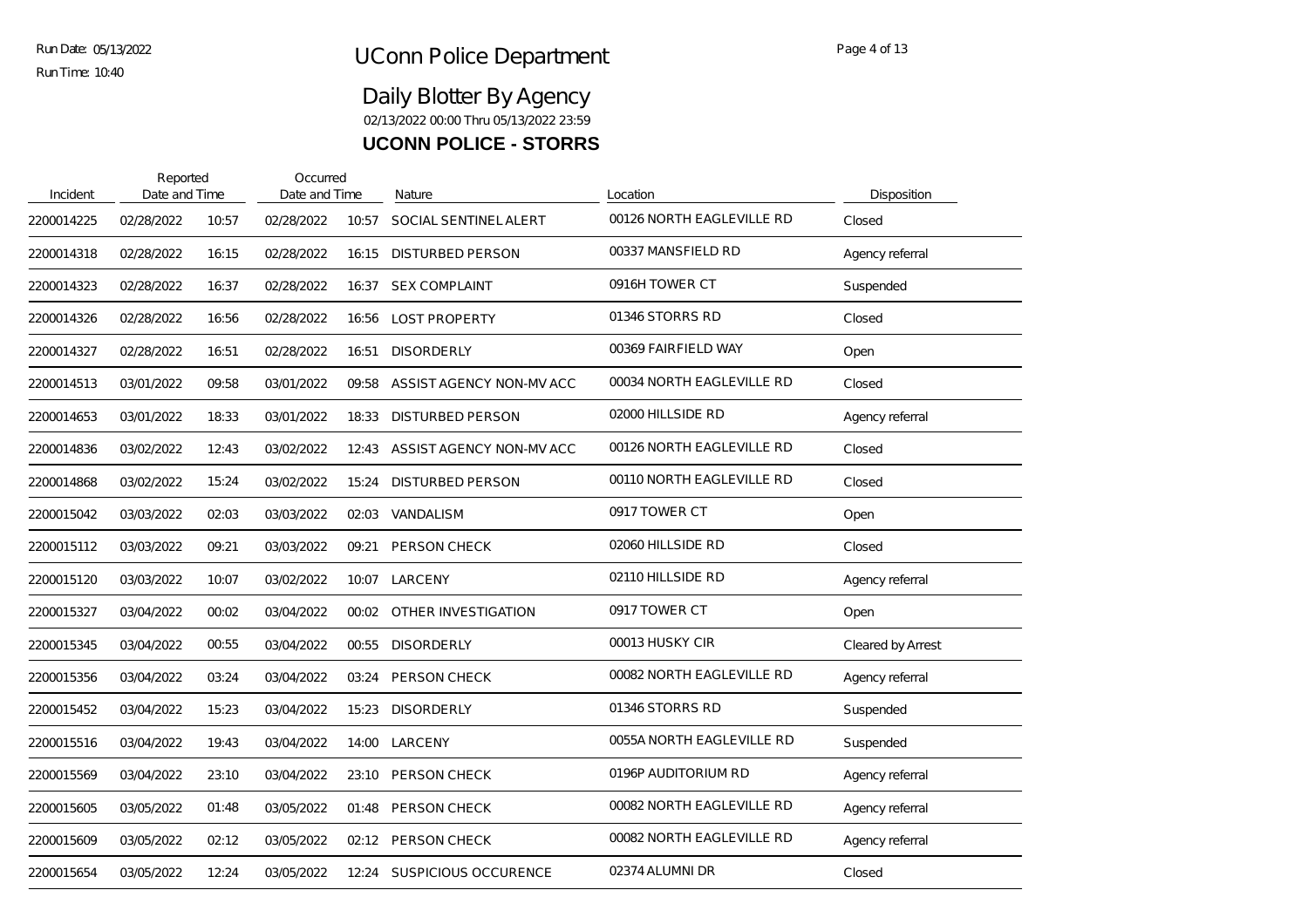| Incident   | Reported<br>Date and Time |       | Occurred<br>Date and Time |       | Nature                      | Location                  | Disposition     |
|------------|---------------------------|-------|---------------------------|-------|-----------------------------|---------------------------|-----------------|
| 2200015679 | 03/05/2022                | 13:19 | 03/05/2022                | 13:19 | <b>DISTURBED PERSON</b>     | 00013 HUSKY CIR           | Agency referral |
| 2200015703 | 03/05/2022                | 15:50 | 02/05/2022                | 15:00 | <b>LARCENY M/V PARTS</b>    | <b>ODLOT ALUMNI DR</b>    | Suspended       |
| 2200015796 | 03/06/2022                | 02:24 | 03/06/2022                | 02:24 | <b>DISORDERLY</b>           | 00082 NORTH EAGLEVILLE RD | Agency referral |
| 2200015856 | 03/06/2022                | 12:39 | 03/06/2022                | 12:39 | <b>SEX ASSAULT</b>          | 00126 NORTH EAGLEVILLE RD | Open            |
| 2200015857 | 03/06/2022                | 12:40 | 03/06/2022                | 12:40 | <b>SEX COMPLAINT</b>        | 01346 STORRS RD           | Closed          |
| 2200015878 | 03/06/2022                | 16:00 | 03/06/2022                | 16:00 | SUSPICIOUS OCCURENCE        | 02378 ALUMNI DR           | Closed          |
| 2200015900 | 03/06/2022                | 19:19 | 03/06/2022                | 19:19 | PERSON CHECK                | 03384 TOWERS LOOP RD      | Closed          |
| 2200015956 | 03/07/2022                | 01:41 | 03/07/2022                | 01:41 | <b>DISTURBED PERSON</b>     | 00507 JIM CALHOUN WAY     | Agency referral |
| 2200016101 | 03/07/2022                | 15:32 | 03/07/2022                | 15:32 | <b>VANDALISM</b>            | 00017 MANTER RD           | Suspended       |
| 2200016109 | 03/07/2022                | 16:43 | 03/07/2022                | 16:43 | <b>DISTURBED PERSON</b>     | 00632 GILBERT RD          | Closed          |
| 2200016323 | 03/08/2022                | 13:19 | 03/08/2022                | 13:19 | <b>MEDICAL EMERGENCY</b>    | 00010 HUSKY CIR           | Closed          |
| 2200016332 | 03/08/2022                | 13:54 | 03/08/2022                | 13:54 | <b>MISC NON-CRIMINAL</b>    | 00110 NORTH EAGLEVILLE RD | Closed          |
| 2200016643 | 03/09/2022                | 16:27 | 03/09/2022                |       | 16:27 FRAUD                 | 02374 ALUMNI DR           | Suspended       |
| 2200016648 | 03/09/2022                | 16:37 | 03/09/2022                | 16:37 | ASSIST AGENCY NON-MV ACC    | 00126 NORTH EAGLEVILLE RD | Closed          |
| 2200016698 | 03/09/2022                | 20:28 | 03/09/2022                | 20:28 | <b>SUSPICIOUS OCCURENCE</b> | 02011 HILLSIDE RD         | Closed          |
| 2200016912 | 03/10/2022                | 15:53 | 03/10/2022                | 15:53 | PERSON CHECK                | 00126 NORTH EAGLEVILLE RD | Closed          |
| 2200017031 | 03/11/2022                | 01:21 | 03/11/2022                | 01:21 | PERSON CHECK                | 0917 TOWER CT             | Closed          |
| 2200017057 | 03/11/2022                | 06:42 | 03/11/2022                |       | 06:42 RECOVERED PROPERTY    | 00126 NORTH EAGLEVILLE RD | Closed          |
| 2200017120 | 03/11/2022                | 11:55 | 03/11/2022                | 11:55 | <b>VEHICLE CHECK</b>        | 02131 HILLSIDE RD         | Closed          |
| 2200017193 | 03/11/2022                | 18:40 | 03/11/2022                | 18:40 | <b>RECOVERED PROPERTY</b>   | 3384W TOWERS LOOP RD      | Closed          |
| 2200017199 | 03/11/2022                | 20:00 | 03/11/2022                | 20:00 | SIMPLE TRESPASS             | 2011 HILLSIDE RD          | Agency referral |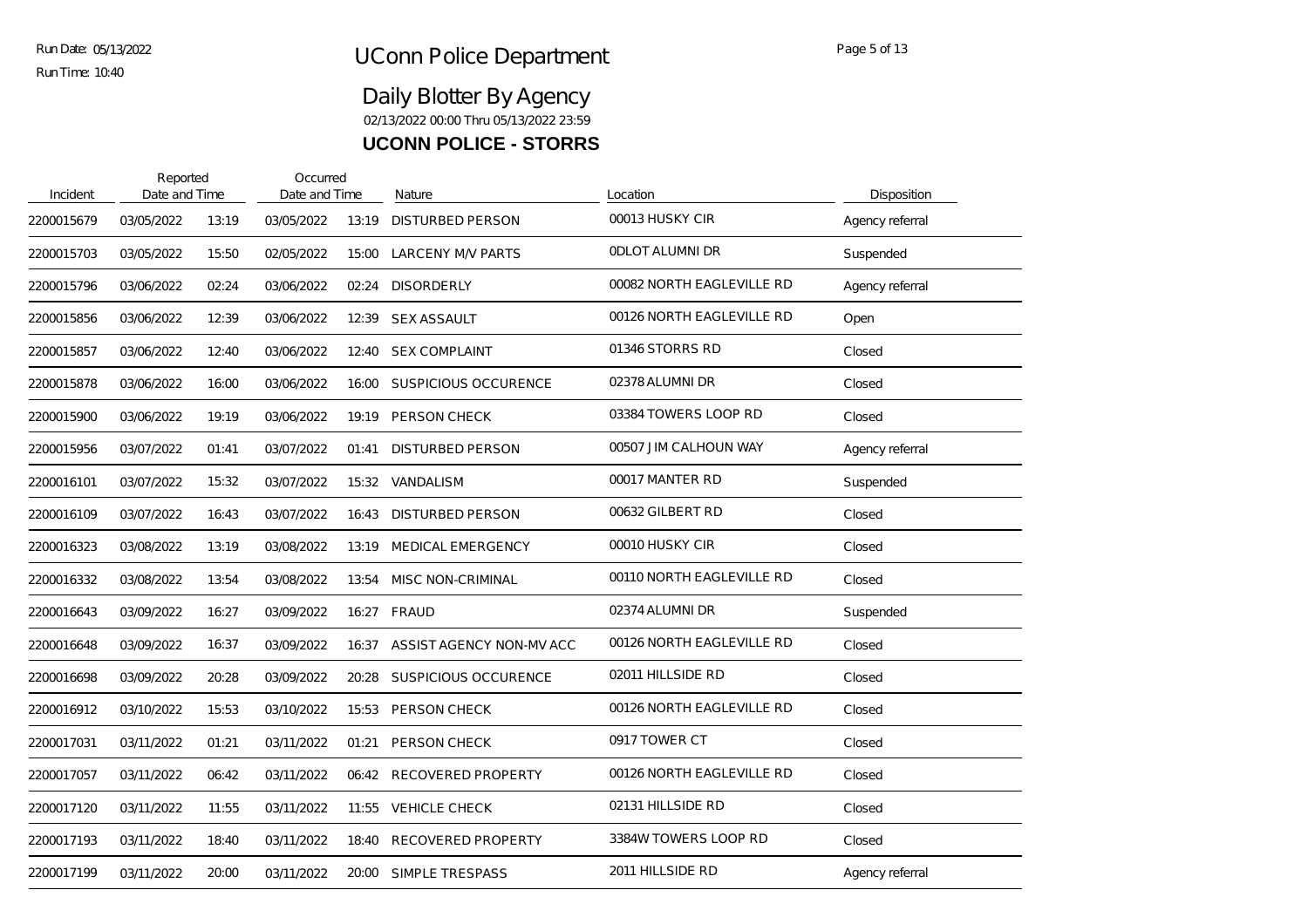| Incident   | Reported<br>Date and Time |       | Occurred<br>Date and Time |       | Nature                      | Location                    | Disposition       |
|------------|---------------------------|-------|---------------------------|-------|-----------------------------|-----------------------------|-------------------|
| 2200017219 | 03/11/2022                | 22:24 | 03/11/2022                | 22:24 | <b>DISTURBED PERSON</b>     | 01276 STORRS RD             | Agency referral   |
| 2200017471 | 03/13/2022                | 09:54 | 03/12/2022                | 21:00 | LARCENY                     | 2011 HILLSIDE RD            | Open              |
| 2200017702 | 03/14/2022                | 10:56 | 03/14/2022                | 10:56 | VANDALISM                   | 00450 SPRING MANOR LANE EXT | Closed            |
| 2200018756 | 03/17/2022                | 17:47 | 03/17/2022                | 17:47 | DOMESTIC DISPUTE            | 00014 HUSKY CIR             | Cleared by Arrest |
| 2200018971 | 03/18/2022                | 13:36 | 03/18/2022                | 13:36 | <b>MEDICAL EMERGENCY</b>    | 00082 NORTH EAGLEVILLE RD   | Agency referral   |
| 2200019683 | 03/21/2022                | 10:23 | 03/21/2022                | 10:23 | <b>PERSON CHECK</b>         | 02376 ALUMNI DR             | Closed            |
| 2200019795 | 03/21/2022                | 16:33 | 03/21/2022                | 16:33 | PERSON CHECK                | 00110 NORTH EAGLEVILLE RD   | Closed            |
| 2200019797 | 03/21/2022                | 16:52 | 03/21/2022                | 16:52 | DOMESTIC DISPUTE            | 02372 ALUMNI DR             | Cleared by Arrest |
| 2200019799 | 03/21/2022                | 16:57 | 03/21/2022                | 16:57 | <b>MISC NON-CRIMINAL</b>    | <b>PENNER</b>               | Closed            |
| 2200019808 | 03/21/2022                | 17:54 | 03/21/2022                | 17:54 | <b>MV ACC EVADING</b>       | 01084 SHENNECOSSETT RD      | Closed            |
| 2200019894 | 03/22/2022                | 00:21 | 03/22/2022                | 00:21 | <b>RECOVERED PROPERTY</b>   | 02095 HILLSIDE RD           | Closed            |
| 2200020000 | 03/22/2022                | 08:56 | 03/22/2022                | 08:56 | PERSON CHECK                | 02374 ALUMNI DR             | Closed            |
| 2200020093 | 03/22/2022                | 16:02 | 03/22/2022                | 16:02 | SUSPICIOUS OCCURENCE        | 00215 GLENBROOK RD          | Closed            |
| 2200020116 | 03/22/2022                | 17:57 | 03/22/2022                | 17:57 | <b>RECOVERED PROPERTY</b>   | 0097G NORTH EAGLEVILLE RD   | Closed            |
| 2200020309 | 03/23/2022                | 11:20 | 03/23/2022                | 11:20 | <b>PERSON CHECK</b>         | 01276 STORRS RD             | Suspended         |
| 2200020351 | 03/23/2022                | 13:02 | 03/23/2022                | 13:02 | SUSPICIOUS OCCURENCE        | 00876 COVENTRY RD           | Suspended         |
| 2200020387 | 03/23/2022                | 15:44 | 03/23/2022                | 15:44 | PERSON CHECK                | K LOT (OPP IPB)             | Closed            |
| 2200020488 | 03/23/2022                | 22:58 | 03/23/2022                | 22:58 | <b>SUSPICIOUS OCCURENCE</b> | 00B11 NORTHWOOD RD          | Closed            |
| 2200020507 | 03/23/2022                | 23:46 | 03/23/2022                | 23:46 | <b>DISTURBED PERSON</b>     | 02378 ALUMNI DR             | Closed            |
| 2200020732 | 03/24/2022                | 16:21 | 03/24/2022                | 16:21 | <b>SUSPICIOUS OCCURENCE</b> | 02110 HILLSIDE RD           | Suspended         |
| 2200020747 | 03/24/2022                | 17:02 | 03/24/2022                | 17:02 | DISTURBED PERSON            | 00001 BISHOP CIR            | Agency referral   |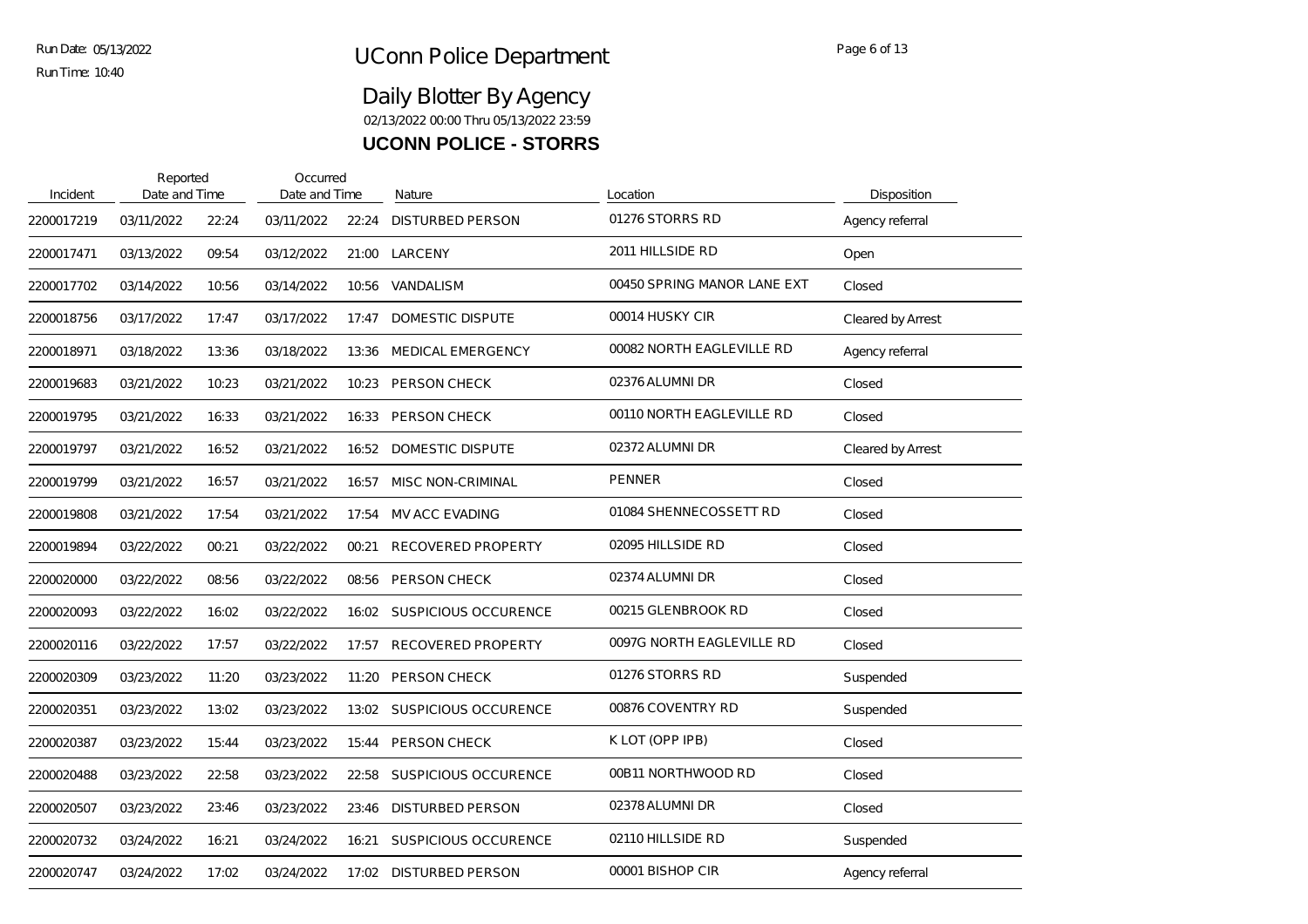# UConn Police Department Run Date: Regell of 13

Run Time: 10:40

| Incident   | Reported<br>Date and Time |       | Occurred<br>Date and Time |       | Nature                      | Location                      | Disposition              |
|------------|---------------------------|-------|---------------------------|-------|-----------------------------|-------------------------------|--------------------------|
| 2200020762 | 03/24/2022                | 17:59 | 03/24/2022                | 17:59 | <b>SUSPICIOUS OCCURENCE</b> | 00126 NORTH EAGLEVILLE RD     | Closed                   |
| 2200020967 | 03/25/2022                | 11:11 | 03/25/2022                |       | 11:11 VANDALISM             | 626A GILBERT EXT              | Closed                   |
| 2200021050 | 03/25/2022                | 16:41 | 03/25/2022                | 16:41 | PARKING VIOLATION           | 00509 JIM CALHOUN WAY         | Closed                   |
| 2200021121 | 03/25/2022                | 22:08 | 03/25/2022                | 22:08 | PERSON CHECK                | 626A GILBERT EXT              | Agency referral          |
| 2200021261 | 03/26/2022                | 13:21 | 03/26/2022                | 13:21 | <b>DISORDERLY</b>           | 01346 STORRS RD               | Suspended                |
| 2200021330 | 03/26/2022                | 19:44 | 03/26/2022                | 19:44 | PERSON CHECK                | 00916 TOWER CT                | Closed                   |
| 2200021515 | 03/27/2022                | 13:48 | 03/27/2022                | 13:48 | <b>DISTURBED PERSON</b>     | 00344 MANSFIELD RD            | Agency referral          |
| 2200021520 | 03/27/2022                | 14:34 | 03/27/2022                | 14:34 | <b>CRIMINAL TRESPASS</b>    | <b>BIOLOGY / PHYSICS BLDG</b> | Open                     |
| 2200021661 | 03/28/2022                | 08:42 | 03/28/2022                | 08:42 | VANDALISM                   | 00341 MANSFIELD RD            | Suspended                |
| 2200021733 | 03/28/2022                | 14:54 | 03/28/2022                | 14:54 | <b>VANDALISM</b>            | 00110 NORTH EAGLEVILLE RD     | Open                     |
| 2200021799 | 03/28/2022                | 21:44 | 03/28/2022                |       | 21:44 SUSPICIOUS OCCURENCE  | 03099 HORSEBARN HILL RD       | Suspended                |
| 2200021905 | 03/29/2022                | 08:20 | 03/29/2022                | 08:20 | <b>MV ACC EVADING</b>       | <b>OYLOT HILLSIDE RD</b>      | <b>Cleared by Arrest</b> |
| 2200022002 | 03/29/2022                | 14:05 | 03/29/2022                | 14:05 | <b>MISC NON-CRIMINAL</b>    | 00126 NORTH EAGLEVILLE RD     | Closed                   |
| 2200022021 | 03/29/2022                | 15:15 | 03/29/2022                | 15:15 | <b>DISTURBED PERSON</b>     | 00337 MANSFIELD RD            | Agency referral          |
| 2200022111 | 03/29/2022                | 22:17 | 03/29/2022                | 22:17 | PERSON CHECK                | 626D GILBERT EXT              | Closed                   |
| 2200022197 | 03/30/2022                | 08:05 | 03/30/2022                | 08:05 | <b>FRAUD</b>                | 00233 GLENBROOK RD            | Open                     |
| 2200022394 | 03/30/2022                | 19:40 | 03/30/2022                | 19:40 | PARKING VIOLATION           | 02060 HILLSIDE RD             | Closed                   |
| 2200022594 | 03/31/2022                | 12:30 | 03/31/2022                | 12:30 | <b>PERSON CHECK</b>         | 00091 NORTH EAGLEVILLE RD     | Closed                   |
| 2200022666 | 03/31/2022                | 17:59 | 03/31/2022                | 17:59 | <b>DISTURBED PERSON</b>     | 2016B HILLSIDE RD             | Agency referral          |
| 2200022736 | 03/31/2022                | 22:24 | 03/31/2022                | 22:24 | <b>LOST PROPERTY</b>        | 03384 TOWERS LOOP RD          | Closed                   |
| 2200022823 | 04/01/2022                | 06:46 | 04/01/2022                | 06:46 | <b>WEAPONS VIOLATION</b>    | 00126 NORTH EAGLEVILLE RD     | Cleared by Arrest        |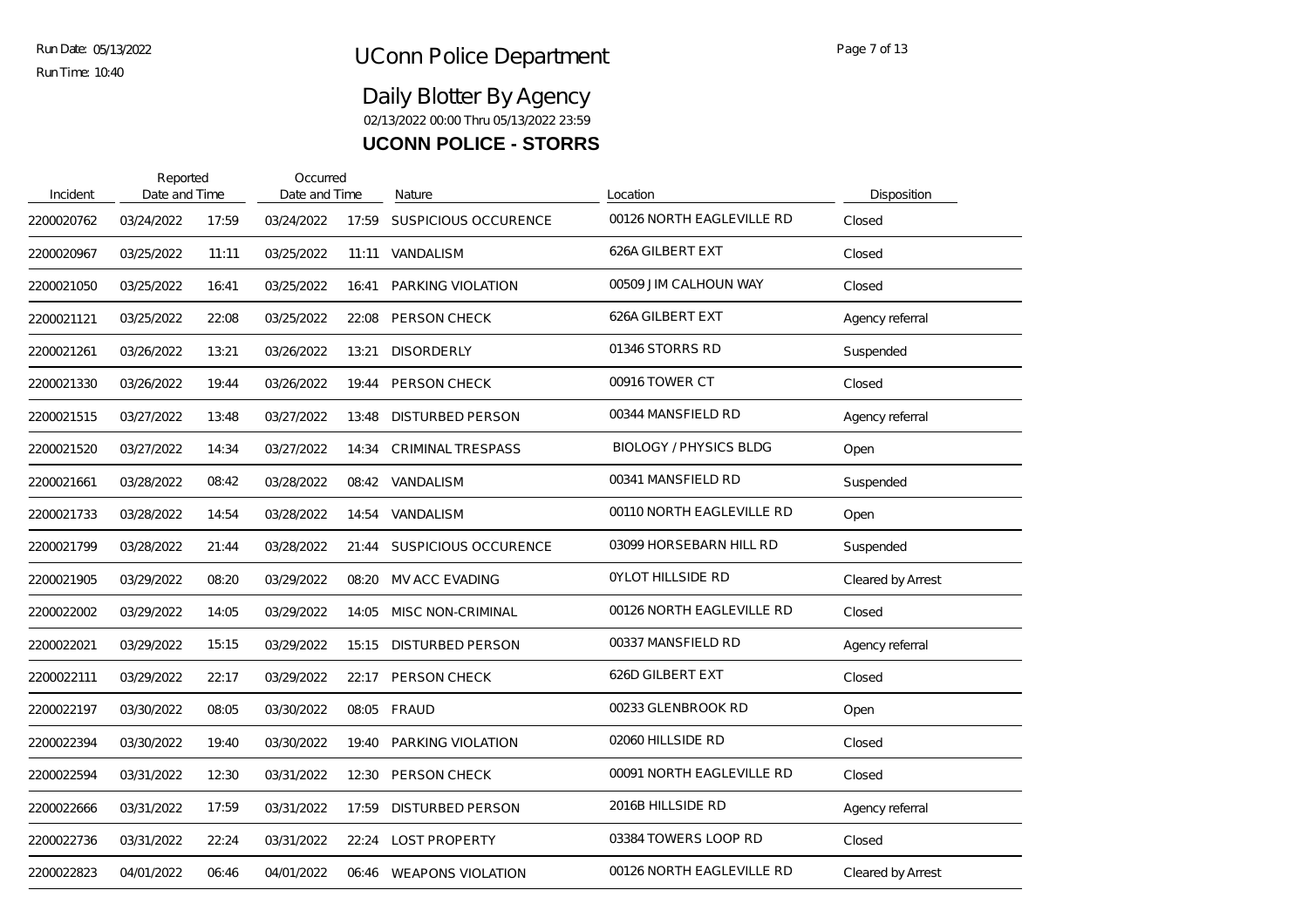# UConn Police Department Run Date: Rege 8 of 13

Run Time: 10:40

| Incident   | Reported<br>Date and Time |       | Occurred<br>Date and Time |       | Nature                      | Location                  | Disposition     |
|------------|---------------------------|-------|---------------------------|-------|-----------------------------|---------------------------|-----------------|
| 2200022943 | 04/01/2022                | 14:02 | 04/01/2022                | 14:02 | DETECTIVE INFORMATIONAL     | 00126 NORTH EAGLEVILLE RD |                 |
| 2200023018 | 04/01/2022                | 19:41 | 04/01/2022                | 19:41 | <b>SUSPICIOUS OCCURENCE</b> | 00634 GILBERT RD          | Closed          |
| 2200023109 | 04/02/2022                | 03:10 | 04/02/2022                | 03:10 | UNWANTED GUEST              | 02378 ALUMNI DR           | Closed          |
| 2200023120 | 04/02/2022                | 06:54 | 04/02/2022                | 06:54 | <b>COMPUTER CRIMES</b>      | 00233 GLENBROOK RD        | Open            |
| 2200023281 | 04/02/2022                | 21:00 | 04/02/2022                | 21:00 | <b>SEX COMPLAINT</b>        | 01276 STORRS RD           | Closed          |
| 2200023331 | 04/03/2022                | 03:43 | 04/03/2022                | 03:43 | <b>PERSON CHECK</b>         | 103 NORTH EAGLEVILLE RD   | Agency referral |
| 2200023336 | 04/03/2022                | 04:48 | 04/03/2022                | 04:48 | SUSPICIOUS OCCURENCE        | 00110 NORTH EAGLEVILLE RD | Closed          |
| 2200023435 | 04/03/2022                | 17:24 | 04/03/2022                | 17:24 | DISTURBED PERSON            | 03384 TOWERS LOOP RD      | Agency referral |
| 2200023437 | 04/03/2022                | 17:52 | 04/03/2022                |       | 17:52 FRAUD                 | 03384 TOWERS LOOP RD      | Suspended       |
| 2200023485 | 04/03/2022                | 23:44 | 04/03/2022                | 23:44 | <b>PERSON CHECK</b>         | 0626D HUSKY CIR           | Closed          |
| 2200023499 | 04/04/2022                | 01:20 | 04/04/2022                | 01:20 | SUSPICIOUS OCCURENCE        | 00110 NORTH EAGLEVILLE RD | Closed          |
| 2200023561 | 04/04/2022                | 09:37 | 04/04/2022                | 09:37 | SUSPICIOUS OCCURENCE        | 626A GILBERT EXT          | Closed          |
| 2200023626 | 04/04/2022                | 14:03 | 04/04/2022                | 14:03 | <b>SUSPICIOUS OCCURENCE</b> | 3384T TOWERS LOOP RD      | Closed          |
| 2200023629 | 04/04/2022                | 14:09 | 04/03/2022                | 14:09 | LARCENY                     | 02060 HILLSIDE RD         | Closed          |
| 2200023803 | 04/05/2022                | 03:02 | 04/05/2022                |       | 03:02 EXTORTION/BLACKMAIL   | 01288 STORRS RD           | Open            |
| 2200023883 | 04/04/2022                | 11:07 | 04/01/2022                | 23:00 | LARCENY                     | 0917 TOWER CT             | Closed          |
| 2200023940 | 04/05/2022                | 14:07 | 04/05/2022                | 14:07 | ASSIST AGENCY NON-MV ACC    | 03384 TOWERS LOOP RD      | Closed          |
| 2200023973 | 04/05/2022                | 16:29 | 04/05/2022                | 16:29 | <b>VANDALISM</b>            | 02060 HILLSIDE RD         | Suspended       |
| 2200024171 | 04/06/2022                | 09:05 | 04/06/2022                | 09:05 | HARASSMENT                  | 00352 MANSFIELD RD        | Suspended       |
| 2200024206 | 04/06/2022                | 11:31 | 04/06/2022                | 09:00 | <b>PERSON CHECK</b>         | 02110 HILLSIDE RD         | Closed          |
| 2200024259 | 04/06/2022                | 14:55 | 04/06/2022                | 14:55 | ASSIST AGENCY NON-MV ACC    | 00016 KING HILL RD        | Closed          |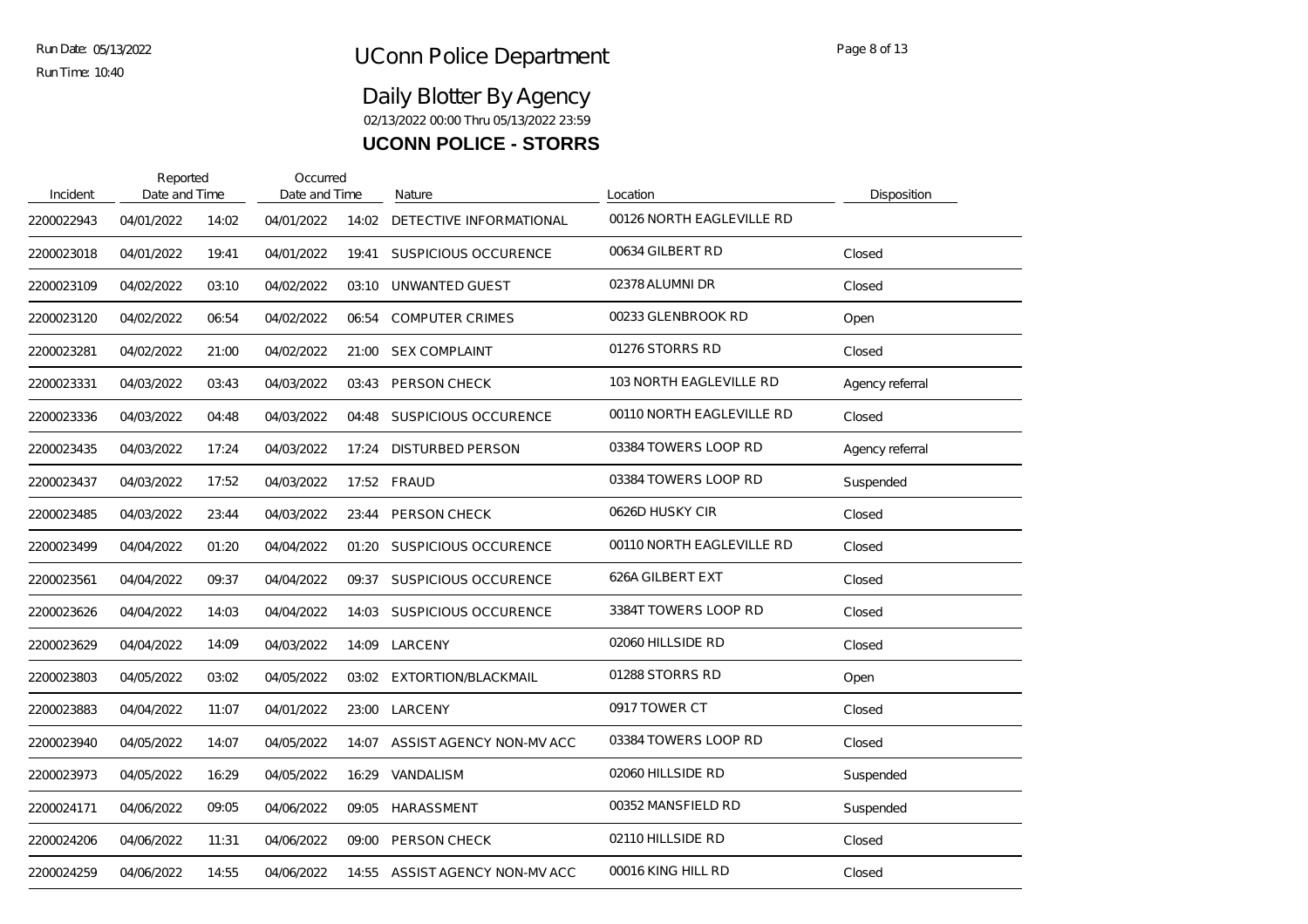| Incident   | Reported<br>Date and Time |       | Occurred<br>Date and Time |       | Nature                     | Location                  | Disposition     |
|------------|---------------------------|-------|---------------------------|-------|----------------------------|---------------------------|-----------------|
| 2200024314 | 04/06/2022                | 19:19 | 04/06/2022                | 19:19 | <b>MV ACC EVADING</b>      | 00018 JONATHAN WAY        | Closed          |
| 2200024452 | 04/07/2022                | 08:52 | 04/07/2022                | 08:52 | FIRE ALARM TESTING         | 00019 HUSKY CIR           |                 |
| 2200024583 | 04/07/2022                | 15:36 | 04/07/2022                | 15:36 | <b>LARCENY M/V PARTS</b>   | <b>OJLOT DISCOVERY DR</b> | Open            |
| 2200024809 | 04/08/2022                | 13:20 | 04/08/2022                | 13:20 | <b>DISORDERLY</b>          | 2011 HILLSIDE RD          | Closed          |
| 2200024839 | 04/08/2022                | 15:17 | 04/08/2022                | 15:17 | VANDALISM                  | 00916 TOWER CT            | Suspended       |
| 2200024861 | 04/08/2022                | 17:17 | 04/08/2022                |       | 17:17 FRAUD                | 02011 HILLSIDE RD         | Open            |
| 2200024941 | 04/08/2022                | 22:34 | 04/08/2022                | 22:34 | <b>PERSON CHECK</b>        | 1346 STORRS RD            | Closed          |
| 2200025054 | 04/09/2022                | 11:15 | 04/09/2022                | 11:15 | <b>DISTURBED PERSON</b>    | 00082 NORTH EAGLEVILLE RD | Closed          |
| 2200025092 | 04/09/2022                | 14:24 | 04/09/2022                | 14:24 | PERSON CHECK               | 00018 JONATHAN WAY        | Closed          |
| 2200025124 | 04/09/2022                | 15:19 | 04/09/2022                | 15:19 | PERSON CHECK               | 02011 HILLSIDE RD         | Closed          |
| 2200025140 | 04/09/2022                | 16:46 | 04/09/2022                | 16:46 | <b>PERSON CHECK</b>        | 02378 ALUMNI DR           | Closed          |
| 2200025204 | 04/09/2022                | 22:52 | 04/09/2022                | 22:52 | EXTORTION/BLACKMAIL        | 02011 HILLSIDE RD         | Open            |
| 2200025236 | 04/10/2022                | 02:05 | 04/10/2022                | 02:05 | <b>DISTURBED PERSON</b>    | 626B GILBERT EXT          | Agency referral |
| 2200025241 | 04/10/2022                | 02:19 | 04/10/2022                | 02:19 | <b>INTOXICATED PERSON</b>  | 00082 NORTH EAGLEVILLE RD | Closed          |
| 2200025370 | 04/10/2022                | 16:45 | 04/10/2022                | 16:45 | <b>CONFINED SPACE WORK</b> | 00082 NORTH EAGLEVILLE RD |                 |
| 2200025548 | 04/11/2022                | 12:32 | 04/11/2022                | 12:32 | <b>MISC NON-CRIMINAL</b>   | 3384L TOWERS LOOP RD      | Closed          |
| 2200025555 | 04/11/2022                | 13:04 | 04/11/2022                | 13:04 | PERSON CHECK               | 00019 HUSKY CIR           | Closed          |
| 2200025566 | 04/11/2022                | 14:00 | 04/11/2022                |       | 14:00 VANDALISM            | 00013 HUSKY CIR           | Suspended       |
| 2200025819 | 04/12/2022                | 13:21 | 04/12/2022                | 13:21 | ASSIST AGENCY NON-MV ACC   | 00126 NORTH EAGLEVILLE RD | Closed          |
| 2200025969 | 04/13/2022                | 00:33 | 04/13/2022                | 00:33 | <b>DISORDERLY</b>          | 00110 NORTH EAGLEVILLE RD | Closed          |
| 2200026071 | 04/13/2022                | 09:58 | 04/12/2022                |       | 18:00 FRAUD                | 00034 NORTH EAGLEVILLE RD | Suspended       |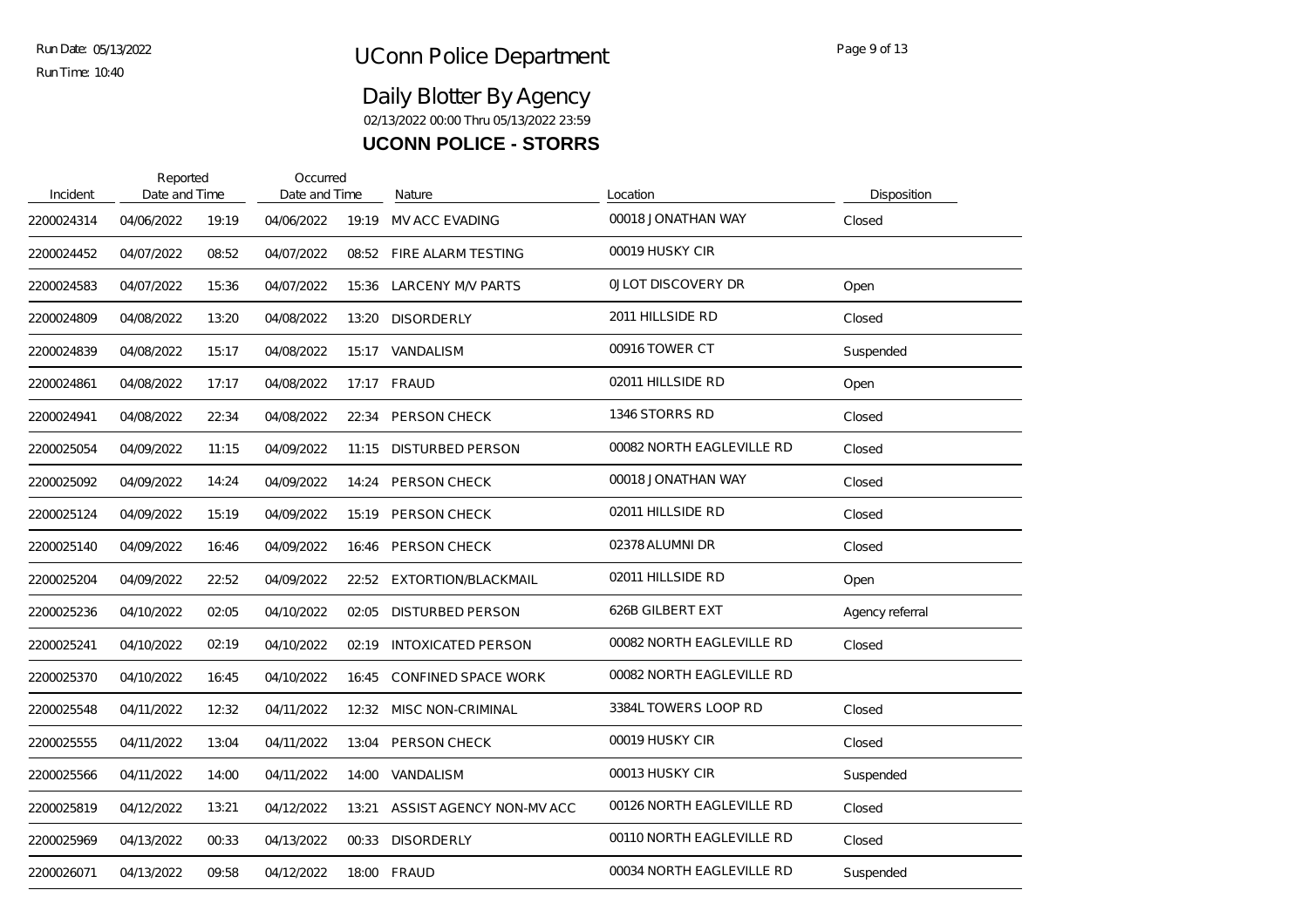| Incident   | Reported<br>Date and Time |       | Occurred<br>Date and Time |       | Nature                         | Location                  | Disposition       |
|------------|---------------------------|-------|---------------------------|-------|--------------------------------|---------------------------|-------------------|
| 2200026150 | 04/13/2022                | 15:59 | 04/13/2022                | 15:59 | <b>SEX COMPLAINT</b>           | 3384L TOWERS LOOP RD      | Suspended         |
| 2200026193 | 04/13/2022                | 18:55 | 04/13/2022                | 18:55 | <b>FIREWORKS</b>               | 00082 NORTH EAGLEVILLE RD | Cleared by Arrest |
| 2200026539 | 04/14/2022                | 23:33 | 04/14/2022                | 23:33 | <b>RECOVERED PROPERTY</b>      | 01276 STORRS RD           | Closed            |
| 2200026586 | 04/15/2022                | 04:43 | 04/15/2022                | 04:43 | UNWANTED GUEST                 | 0917 TOWER CT             | Closed            |
| 2200026632 | 04/15/2022                | 09:50 | 04/14/2022                | 15:15 | <b>MISC NON-CRIMINAL</b>       | 365 FAIRFIELD WAY         | Closed            |
| 2200026634 | 04/15/2022                | 10:13 | 04/15/2022                | 10:13 | <b>DISTURBED PERSON</b>        | 00337 MANSFIELD RD        | Agency referral   |
| 2200026675 | 04/15/2022                | 14:40 | 04/14/2022                | 19:00 | LARCENY                        | 00634 GILBERT RD          | Suspended         |
| 2200026743 | 04/15/2022                | 19:03 | 04/15/2022                | 19:03 | LARCENY                        | 02060 HILLSIDE RD         | Suspended         |
| 2200026967 | 04/16/2022                | 18:13 | 04/16/2022                | 18:13 | SOCIAL SENTINEL ALERT          | 00126 NORTH EAGLEVILLE RD | Closed            |
| 2200027395 | 04/18/2022                | 14:20 | 04/18/2022                | 14:20 | HARASSMENT                     | 00126 NORTH EAGLEVILLE RD | Closed            |
| 2200027413 | 04/18/2022                | 15:22 | 04/18/2022                | 15:22 | PERSON CHECK                   | MANSFIELD RD/GILBERT RD   | Closed            |
| 2200027417 | 04/18/2022                | 15:50 | 04/18/2022                | 15:50 | ASSIST AGENCY NON-MV ACC       | 00126 NORTH EAGLEVILLE RD | Closed            |
| 2200027427 | 04/18/2022                | 16:48 | 04/18/2022                | 16:48 | RECOVERED PROPERTY             | 00369 FAIRFIELD WAY       | Closed            |
| 2200027444 | 04/18/2022                | 18:01 | 04/18/2022                | 18:01 | PERSON CHECK                   | 02111 HILLSIDE RD         | Closed            |
| 2200027613 | 04/19/2022                | 10:23 | 04/19/2022                | 10:23 | ASSIST AGENCY NON-MV ACC       | 00011 HUSKY CIR           | Closed            |
| 2200027702 | 04/19/2022                | 14:12 | 04/19/2022                |       | 14:12 ASSIST AGENCY NON-MV ACC | 00126 NORTH EAGLEVILLE RD | Closed            |
| 2200028236 | 04/21/2022                | 10:37 | 04/21/2022                | 10:37 | <b>DISTURBED PERSON</b>        | 00110 NORTH EAGLEVILLE RD | Closed            |
| 2200028321 | 04/21/2022                | 16:40 | 04/21/2022                | 16:40 | <b>DISTURBED PERSON</b>        | 02378 ALUMNI DR           | Agency referral   |
| 2200028365 | 04/21/2022                | 20:13 | 04/21/2022                | 20:13 | SUSPICIOUS OCCURENCE           | 000B2 NORTHWOOD RD        | Closed            |
| 2200028400 | 04/21/2022                | 22:29 | 04/21/2022                | 22:29 | <b>DISTURBED PERSON</b>        | 00097 NORTH EAGLEVILLE RD | Closed            |
| 2200028420 | 04/22/2022                | 00:11 | 04/22/2022                | 23:30 | SUSPICIOUS OCCURENCE           | 00245 GLENBROOK RD        | Closed            |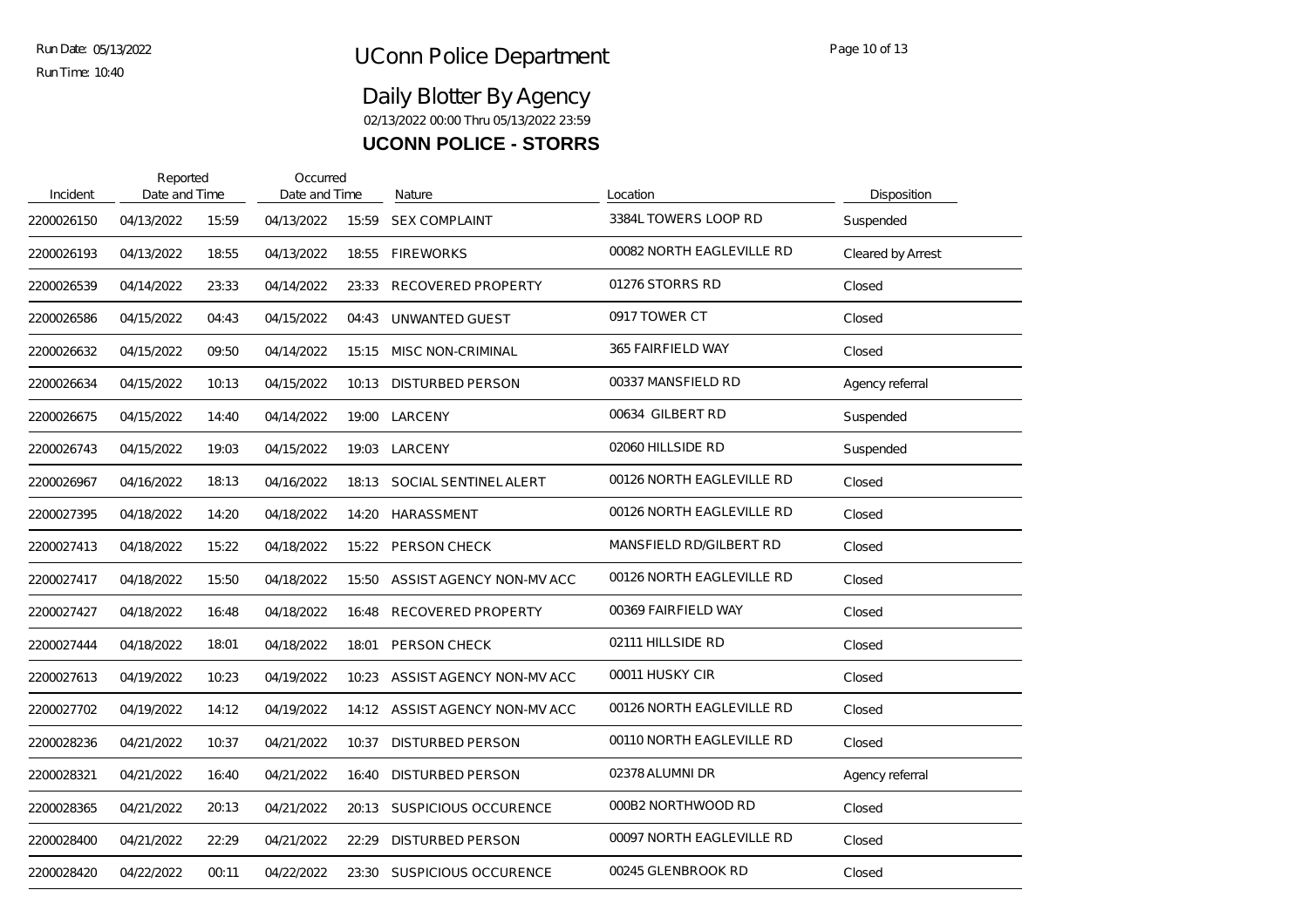| Incident   | Reported<br>Date and Time |       | Occurred<br>Date and Time |       | Nature                      | Location                                           | Disposition     |
|------------|---------------------------|-------|---------------------------|-------|-----------------------------|----------------------------------------------------|-----------------|
| 2200028506 | 04/22/2022                | 11:41 | 04/22/2022                | 11:41 | ASSIST AGENCY NON-MV ACC    | 00080 Cisar RD                                     | Closed          |
| 2200028547 | 04/22/2022                | 14:22 | 04/22/2022                | 14:22 | DETECTIVE INFORMATIONAL     | 00126 NORTH EAGLEVILLE RD                          | Closed          |
| 2200028564 | 04/22/2022                | 15:12 | 04/22/2022                |       | 15:12 LARCENY               | 00082 NORTH EAGLEVILLE RD                          | Suspended       |
| 2200028569 | 04/22/2022                | 16:00 | 04/22/2022                | 16:00 | ASSIST AGENCY NON-MV ACC    | 00126 NORTH EAGLEVILLE RD                          | Closed          |
| 2200028685 | 04/23/2022                | 00:47 | 04/23/2022                | 00:47 | <b>INTOXICATED PERSON</b>   | 0196P AUDITORIUM RD                                | Closed          |
| 2200028848 | 04/23/2022                | 17:23 | 04/23/2022                | 17:23 | <b>DISORDERLY</b>           | 2016B HILLSIDE RD                                  | Agency referral |
| 2200028927 | 04/24/2022                | 01:00 | 04/24/2022                | 01:00 | ASSIST AGENCY NON-MV ACC    | 00016 KING HILL RD                                 | Agency referral |
| 2200029126 | 04/24/2022                | 21:05 | 04/24/2022                | 21:05 | SUSPICIOUS OCCURENCE        | 00014 HUSKY CIR                                    | Closed          |
| 2200029268 | 04/25/2022                | 13:47 | 04/24/2022                | 03:32 | VANDALISM                   | OLOT ALUMNI DR                                     | Open            |
| 2200029327 | 04/25/2022                | 17:42 | 04/25/2022                | 17:42 | <b>PERSON CHECK</b>         | 01346 STORRS RD                                    | Agency referral |
| 2200029434 | 04/26/2022                | 00:35 | 04/26/2022                | 00:35 | PERSON CHECK                | 00632 GILBERT RD                                   | Agency referral |
| 2200029746 | 04/27/2022                | 00:41 | 04/27/2022                | 00:41 | <b>SUSPICIOUS OCCURENCE</b> | 00110 NORTH EAGLEVILLE RD                          | Closed          |
| 2200029922 | 04/27/2022                | 14:54 | 04/27/2022                | 14:54 | <b>VEHICLE CHECK</b>        | C LOT                                              | Closed          |
| 2200029938 | 04/27/2022                | 15:45 | 04/27/2022                | 15:45 | ASSIST AGENCY NON-MV ACC    | 0431A WHITNEY RD                                   | Agency referral |
| 2200029985 | 04/27/2022                | 19:00 | 04/27/2022                | 19:00 | <b>SEX ASSAULT</b>          | 00634 GILBERT RD                                   | Open            |
| 2200030033 | 04/27/2022                | 21:43 | 04/27/2022                | 21:43 | <b>DISTURBED PERSON</b>     | 00011 HUSKY CIR                                    | Agency referral |
| 2200030078 | 04/28/2022                | 01:30 | 04/28/2022                | 01:30 | PERSON CHECK                | C LOT                                              | Agency referral |
| 2200030187 | 04/28/2022                | 12:39 | 04/28/2022                | 12:39 | <b>SUSPICIOUS OCCURENCE</b> | 01315 STORRS RD                                    | Closed          |
| 2200030216 | 04/28/2022                | 14:51 | 04/28/2022                | 12:00 | <b>MISC NON-CRIMINAL</b>    | <b>JIM CALHOUN WAY/GAMPEL</b><br><b>SERVICE DR</b> | Closed          |
| 2200030318 | 04/28/2022                | 23:49 | 04/28/2022                | 23:49 | <b>DISTURBED PERSON</b>     | 00110 NORTH EAGLEVILLE RD                          | Agency referral |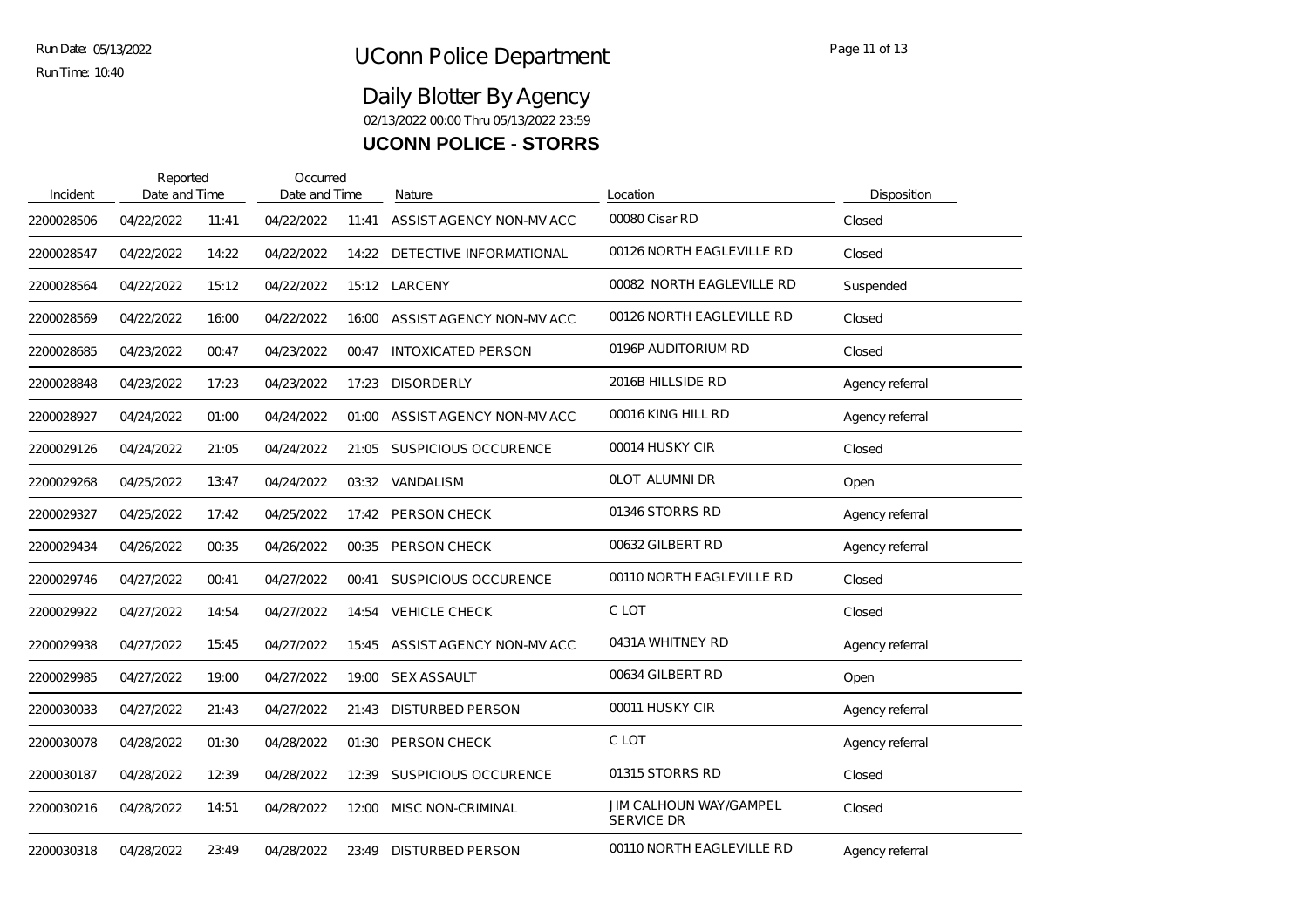| Incident   | Reported<br>Date and Time |       | Occurred<br>Date and Time |       | Nature                      | Location                  | Disposition       |
|------------|---------------------------|-------|---------------------------|-------|-----------------------------|---------------------------|-------------------|
| 2200030338 | 04/29/2022                | 01:29 | 04/29/2022                | 01:29 | <b>DISORDERLY</b>           | 00362 GILBERT RD          | Closed            |
| 2200030433 | 04/29/2022                | 12:08 | 04/29/2022                | 12:08 | <b>DISTURBED PERSON</b>     | 00337 MANSFIELD RD        | Closed            |
| 2200030557 | 04/29/2022                | 20:47 | 04/29/2022                | 20:47 | <b>DWI</b>                  | DISCOVERY DR/MIDDLE TPK   | Cleared by Arrest |
| 2200030606 | 04/30/2022                | 01:18 | 04/30/2022                | 01:18 | <b>MEDICAL EMERGENCY</b>    | 00134 NORTH EAGLEVILLE RD | Closed            |
| 2200030632 | 04/30/2022                | 04:07 | 04/30/2022                | 04:07 | <b>DISTURBED PERSON</b>     | 00021 HUSKY CIR           | Agency referral   |
| 2200030837 | 05/01/2022                | 01:48 | 05/01/2022                | 01:48 | <b>DISTURBED PERSON</b>     | 00045 LAUREL WAY          | Agency referral   |
| 2200030841 | 05/01/2022                | 02:13 | 05/01/2022                | 02:13 | ASSIST AGENCY NON-MV ACC    | 00134 NORTH EAGLEVILLE RD | Closed            |
| 2200031023 | 05/02/2022                | 00:41 | 05/02/2022                | 00:41 | <b>PERSON CHECK</b>         | 00634 GILBERT RD          | Agency referral   |
| 2200031206 | 05/02/2022                | 19:10 | 05/02/2022                | 19:10 | LARCENY                     | 00000 RD                  | Open              |
| 2200031409 | 05/03/2022                | 12:45 | 05/01/2022                | 18:00 | LARCENY                     | 01346 STORRS RD           | Closed            |
| 2200031410 | 05/03/2022                | 13:13 | 05/03/2022                |       | 13:13 LARCENY M/V PARTS     | C LOT                     | Open              |
| 2200031478 | 05/03/2022                | 20:31 | 05/03/2022                | 20:31 | <b>SUSPICIOUS OCCURENCE</b> | 00632 GILBERT RD          | Suspended         |
| 2200031482 | 05/03/2022                | 21:06 | 05/03/2022                | 21:06 | <b>DISORDERLY</b>           | 02378 ALUMNI DR           | Agency referral   |
| 2200031722 | 05/04/2022                | 19:36 | 05/04/2022                | 19:36 | <b>DISORDERLY</b>           | 626D GILBERT EXT          | Agency referral   |
| 2200031733 | 05/04/2022                | 21:00 | 05/04/2022                | 14:15 | <b>MV ENFORCEMENT</b>       | LEDOYT RD/DISCOVERY DR    | Open              |
| 2200031734 | 05/04/2022                | 20:57 | 05/04/2022                | 20:57 | PERSON CHECK                | 02100 HILLSIDE RD         | Agency referral   |
| 2200031817 | 05/05/2022                | 02:40 | 05/05/2022                | 02:40 | <b>VANDALISM</b>            | 02374 ALUMNI DR           | Closed            |
| 2200032243 | 05/06/2022                | 13:09 | 05/06/2022                | 13:09 | LARCENY                     | 00359 MANSFIELD RD        | Agency referral   |
| 2200032269 | 05/06/2022                | 14:43 | 05/06/2022                | 14:43 | <b>PERSON CHECK</b>         | 02372 ALUMNI DR           | Closed            |
| 2200032439 | 05/07/2022                | 03:33 | 05/07/2022                | 03:33 | ASSAULT                     | 00019 HUSKY CIR           | Agency referral   |
| 2200032446 | 05/07/2022                | 05:29 | 05/07/2022                | 05.29 | <b>MEDICAL EMERGENCY</b>    | 00082 NORTH EAGLEVILLE RD | Closed            |